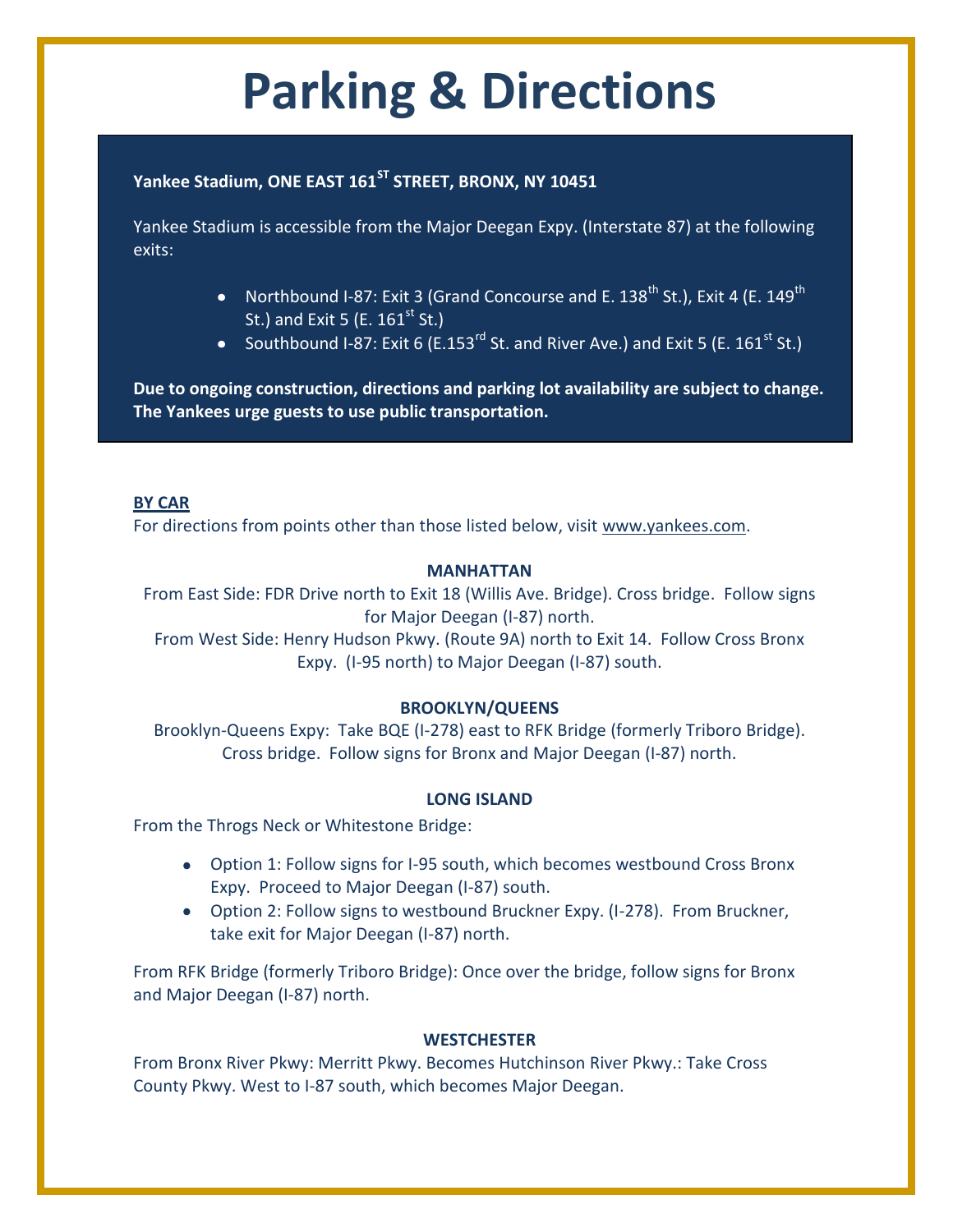#### **NEW JERSEY/GEORGE WASHINGTON BRIDGE**

- Option 1: Take eastbound Cross Bronx Expy. (I-95 north). Exit for Major Deegan (I-87) south.
- Option 2: Take eastbound Cross Bronx Expy. (I-95 north). Use Exit 2A, (Jerome Avenue). Turn right off exit and continue on Jerome Avenue to Yankee Stadium.
- Option 3: Take Exit 2 (Harlem River Drive). Once on Harlem River Drive south, take exit 23 toward W.155<sup>th</sup> St. At first light, turn left onto W. 155<sup>th</sup> St. Cross Macombs Dam Bridge. Yankee Stadium is ahead.

#### **CONNECTICUT**

From Merritt Pkwy.: Merritt Pkwy. becomes Hutchinson River Pkwy. Proceed to westbound Cross County Pkwy., then to I-87 south, which becomes Major Deegan.

#### **BY SUBWAY**

The Yankee Stadium Subway stop is on E. 161st St. and River Ave. The No. 4 train and the B and D trains make stops there. For more information, call (718) 330-1234 or visit www.mta.info.

#### **BY TRAIN**

New in 2009, Metro-North train service will run from Connecticut and Westchester to Yankee Stadium/153<sup>rd</sup> St. For information and the date of the station opening, please call (212) 532-4900 or visit www.mta.info.

#### **BY BUS**

The Bx6 and Bx13 buses stop at  $161<sup>st</sup>$  St. and River Ave. The Bx1 bus stops at  $161<sup>st</sup>$  St. and Grand Concourse—a short walk from Yankee Stadium. For information, call (718) 330- 1234 or visit [www.mta.info.](http://www.mta.info/)

#### **BY FERRY**

For information, call (800) 53-FERRY (533-3779).

## **PARKING**

All parking facilities are subject to availability, in which we advise that you arrive 30 minutes prior to the tour time. Please see attached map for garage locations.

- Street parking is advised in the local area.
- Garage 3(RIVER AVE. GARAGE) is located on  $164^{\text{th}}$  Street and River Avenue at \$8-9 on non-game days and \$19 on game days. The entrance is on River Avenue under the subway tracks (NOT ON THE SAME SIDE AS THE STADIUM AND ACROSS FROM GATE 8).
- **•** Bus parking is always subject to availability as the Bus Lot on 151<sup>st</sup> Street is not open on non-game days.

For parking information as it becomes available, please call Standard Parking at (718) 292-6515 or visit [http://www.baseball-parking.com.](http://www.baseball-parking.com/)